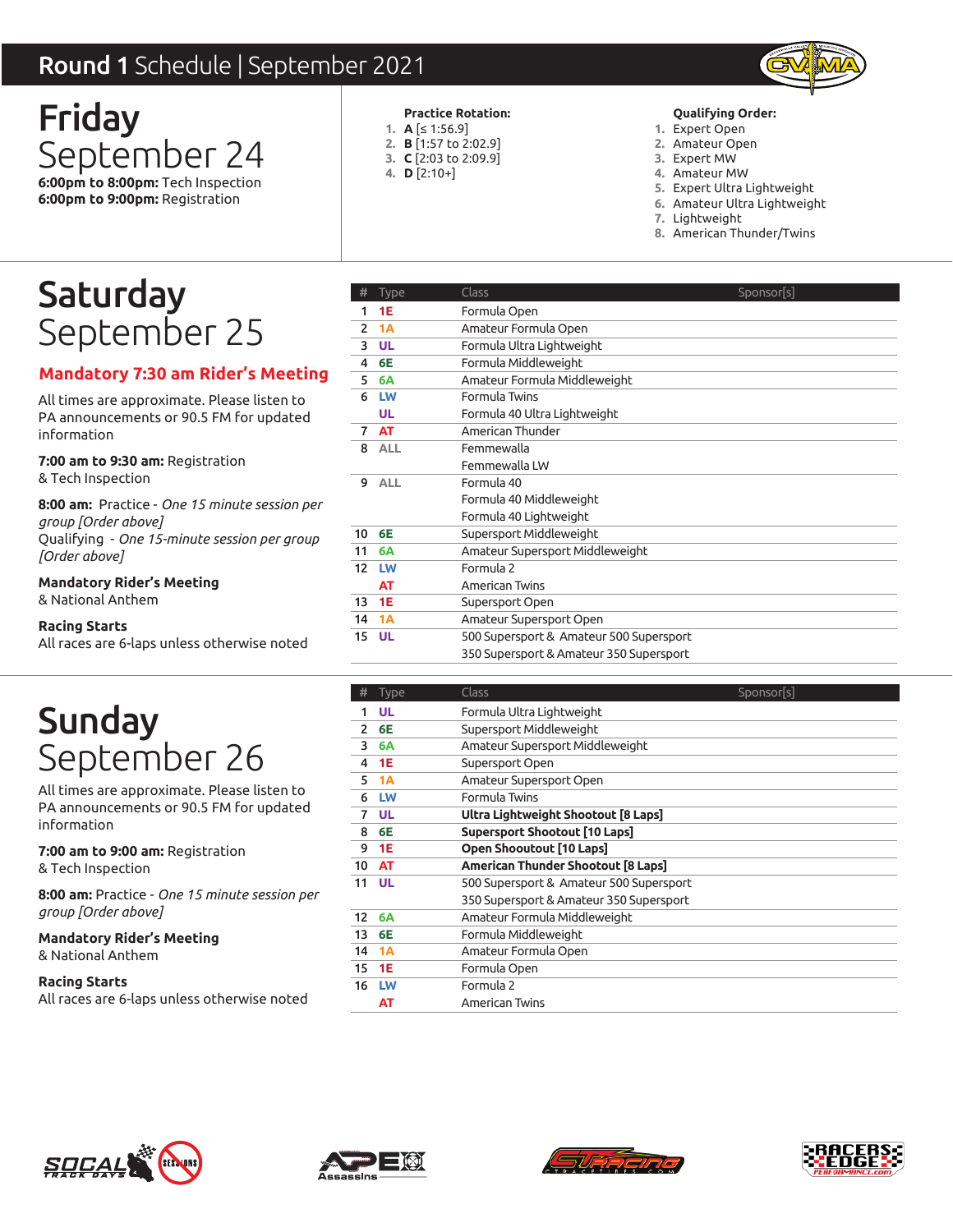### Round 2 Schedule | October 2021



Friday October 29 **6:00pm to 8:00pm:** Tech Inspection **6:00pm to 9:00pm:** Registration

#### **Practice Rotation:**

- **B** [1:57 to 2:02.9] **1. C** [2:03 to 2:09.9] **2.**
- **D** [2:10+] **3.**
- **A** [≤ 1:56.9] **4.**

#### **Qualifying Order:**

- Expert MW **1.**
- Amateur MW **2.**
- 3. Lightweight
- 4. American Thunder/Twins
- Expert Ultra Lightweight **5.**
- Amateur Ultra Lightweight **6.**
- Expert Open **7.**
- Amateur Open **8.**

## Saturday October 30

All times are approximate. Please listen to PA announcements or 90.5 FM for updated information

**7:00 am to 9:30 am:** Registration & Tech Inspection

**8:00 am:** Practice - *One 15 minute session per group [Order above]*

Qualifying - *One 15-minute session per group [Order above]*

**Mandatory Rider's Meeting** & National Anthem

**Racing Starts**

All races are 6-laps unless otherwise noted

| <b>nd 2</b> Schedule   October 2021 |                                                                                                                                            |
|-------------------------------------|--------------------------------------------------------------------------------------------------------------------------------------------|
|                                     | <b>Practice Rotation:</b><br><b>Qualifying Order:</b>                                                                                      |
|                                     | 1. <b>B</b> $[1:57$ to 2:02.9]<br>1. Expert MW<br>2. C [2:03 to 2:09.9]<br>2. Amateur MW                                                   |
|                                     | 3. $D$ [2:10+]<br>3. Lightweight                                                                                                           |
|                                     | 4. American Thunder/Twins<br>4. A $\leq$ 1:56.9]<br>5. Expert Ultra Lightweight                                                            |
|                                     | 6. Amateur Ultra Lightweight                                                                                                               |
|                                     | 7. Expert Open                                                                                                                             |
|                                     | 8. Amateur Open                                                                                                                            |
|                                     | <b>Class</b><br>Sponsor s                                                                                                                  |
| <b>6E</b><br>1                      | Formula Middleweight                                                                                                                       |
| 6A<br>2                             | Amateur Formula Middleweight                                                                                                               |
| 3 LW                                | Formula 2                                                                                                                                  |
| AT                                  | <b>American Twins</b>                                                                                                                      |
| UL<br>4                             | 500 Supersport & Amateur 500 Supersport                                                                                                    |
|                                     | 350 Supersport & Amateur 350 Supersport                                                                                                    |
|                                     | Formula Open<br>Amateur Formula Open                                                                                                       |
|                                     | Formula Twins                                                                                                                              |
| UL                                  | Formula 40 Ultra Lightweight                                                                                                               |
| <b>AT</b><br>8                      | American Thunder                                                                                                                           |
| 9<br><b>1E</b>                      | Supersport Open                                                                                                                            |
| 1A<br>10                            | Amateur Supersport Open                                                                                                                    |
| 6E<br>11                            | Supersport Middleweight                                                                                                                    |
| 12<br>6A                            | Amateur Supersport Middleweight                                                                                                            |
|                                     | Femmewalla                                                                                                                                 |
|                                     | Femmewalla LW                                                                                                                              |
|                                     | Formula Ultra Lightweight<br>Formula 40                                                                                                    |
|                                     | Formula 40 Middleweight                                                                                                                    |
|                                     | Formula 40 Lightweight                                                                                                                     |
| #<br><b>Type</b>                    | <b>Class</b><br>Sponsor[s]                                                                                                                 |
| LW                                  | Formula 2                                                                                                                                  |
| <b>AT</b>                           | American Twins                                                                                                                             |
| 1E<br>2                             | Formula Open                                                                                                                               |
|                                     | Amateur Formula Open                                                                                                                       |
|                                     | Formula Middleweight<br>Amateur Formula Middleweight                                                                                       |
|                                     | 500 Supersport & Amateur 500 Supersport                                                                                                    |
|                                     | 350 Supersport & Amateur 350 Supersport                                                                                                    |
| <b>AT</b><br>7                      | <b>American Thunder Shootout [8 Laps]</b>                                                                                                  |
| <b>1E</b><br>8                      | Open Shooutout [10 Laps]                                                                                                                   |
| 6E<br>9                             | <b>Supersport Shootout [10 Laps]</b>                                                                                                       |
| UL<br>10                            | Ultra Lightweight Shootout [8 Laps]                                                                                                        |
| LW<br>11                            | Formula Twins                                                                                                                              |
|                                     | Amateur Supersport Open                                                                                                                    |
| 1A<br>12                            |                                                                                                                                            |
| <b>1E</b><br>13                     | Supersport Open                                                                                                                            |
| UL<br>14<br>15<br>6A                | Formula Ultra Lightweight<br>Amateur Supersport Middleweight                                                                               |
|                                     | <b>Type</b><br>5<br><b>1E</b><br>1A<br>6<br>7 LW<br>13 ALL<br><b>UL</b><br>14<br>15 ALL<br>3<br>1A<br>6E<br>4<br>5<br>6A<br><b>UL</b><br>6 |

## Sunday October 31

All times are approximate. Please listen to PA announcements or 90.5 FM for updated information

**7:00 am to 9:00 am:** Registration & Tech Inspection

**8:00 am:** Practice - *One 15 minute session per group [Order above]*

**Mandatory Rider's Meeting** & National Anthem

| #             | <b>Type</b> | Class                                   | Sponsor[s] |
|---------------|-------------|-----------------------------------------|------------|
|               | LW          | Formula 2                               |            |
|               | AT          | American Twins                          |            |
| $\mathcal{P}$ | 1E          | Formula Open                            |            |
| 3             | 1A          | Amateur Formula Open                    |            |
| 4             | 6E          | Formula Middleweight                    |            |
| 5             | 6A          | Amateur Formula Middleweight            |            |
| 6             | UL          | 500 Supersport & Amateur 500 Supersport |            |
|               |             | 350 Supersport & Amateur 350 Supersport |            |
| 7             | AT          | American Thunder Shootout [8 Laps]      |            |
| 8             | 1E          | Open Shooutout [10 Laps]                |            |
| 9             | 6E          | <b>Supersport Shootout [10 Laps]</b>    |            |
| 10            | <b>UL</b>   | Ultra Lightweight Shootout [8 Laps]     |            |
| 11            | LW          | Formula Twins                           |            |
| 12            | 1A          | Amateur Supersport Open                 |            |
| 13            | <b>1E</b>   | Supersport Open                         |            |
| 14 UL         |             | Formula Ultra Lightweight               |            |
| 15            | 6A          | Amateur Supersport Middleweight         |            |
| 16            | 6E          | Supersport Middleweight                 |            |







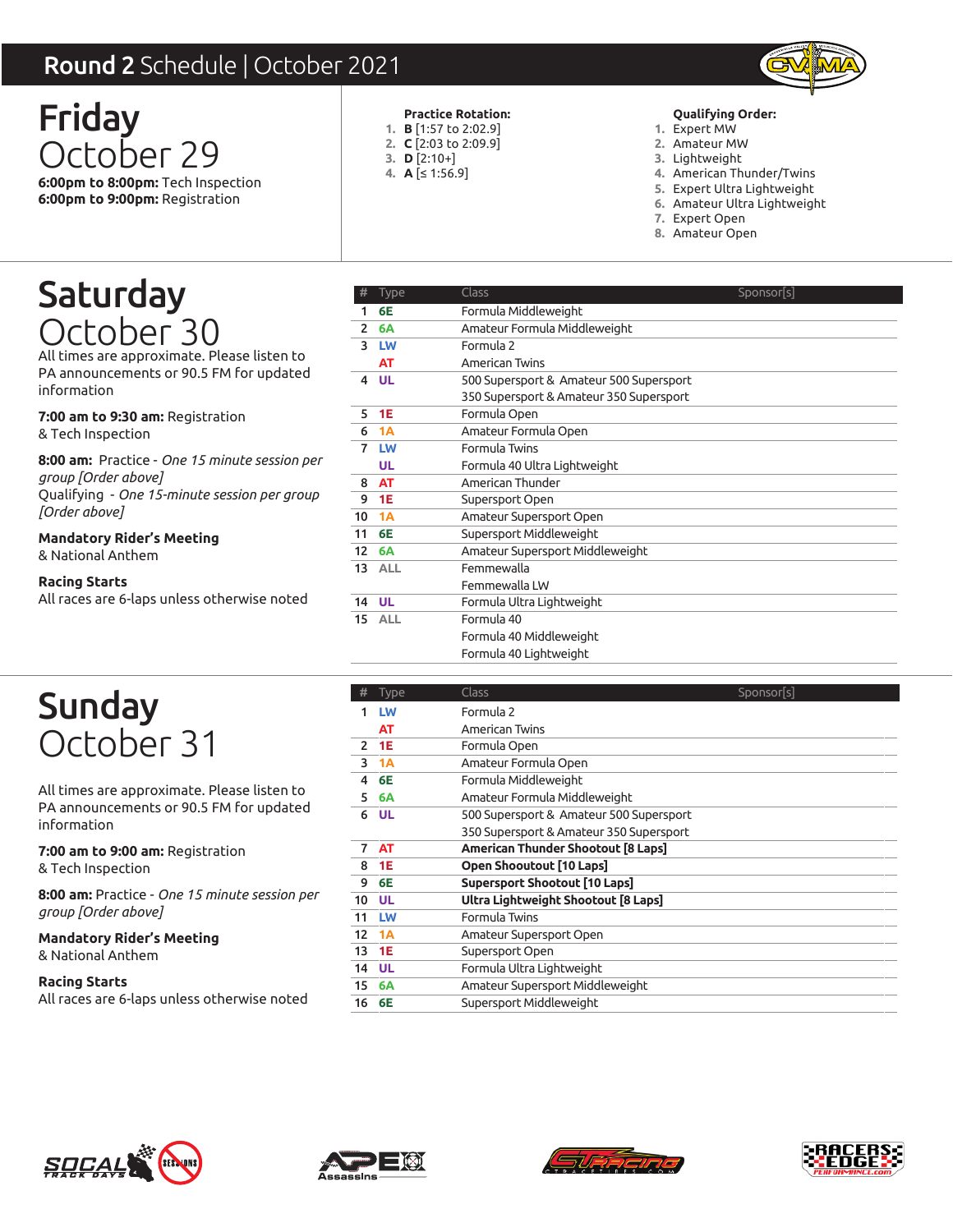### Round 3 Schedule | December 2021



Friday December 10 **6:00pm to 8:00pm:** Tech Inspection **6:00pm to 9:00pm:** Registration

#### **Practice Rotation:**

- **C** [2:03 to 2:09.9] **1.**
- **D** [2:10+] **2.**
- **A** [≤ 1:56.9] **3.**
- **B** [1:57 to 2:02.9] **4.**

#### **Qualifying Order:**

- Expert Ultra Lightweight **1.**
- Amateur Ultra Lightweight **2.**
- 3. Lightweight
- American Thunder/Twins **4.**
- 5. Expert MW
- Amateur MW **6.**
- Expert Open **7.**
- Amateur Open **8.**

## Saturday December 11

All times are approximate. Please listen to PA announcements or 90.5 FM for updated information

**7:00 am to 9:30 am:** Registration & Tech Inspection

**8:00 am:** Practice - *One 15 minute session per group [Order above]*

Qualifying - *One 15-minute session per group [Order above]*

**Mandatory Rider's Meeting** & National Anthem

#### **Racing Starts**

All races are 6-laps unless otherwise noted

|                                                                                                                                                                                              | <b>nd 3</b> Schedule   December 2021     |                                                                                                                                                                                                                                                                                               |
|----------------------------------------------------------------------------------------------------------------------------------------------------------------------------------------------|------------------------------------------|-----------------------------------------------------------------------------------------------------------------------------------------------------------------------------------------------------------------------------------------------------------------------------------------------|
| day<br>cember 10<br>to 8:00pm: Tech Inspection<br>to 9:00pm: Registration                                                                                                                    | 2. $D [2:10+]$<br>3. $A [ \leq 1:56.9 ]$ | Qualifying Order:<br><b>Practice Rotation:</b><br>1. $C$ [2:03 to 2:09.9]<br>1. Expert Ultra Lightweight<br>2. Amateur Ultra Lightweight<br>3. Lightweight<br>4. <b>B</b> [1:57 to 2:02.9]<br>4. American Thunder/Twins<br>5. Expert MW<br>6. Amateur MW<br>7. Expert Open<br>8. Amateur Open |
|                                                                                                                                                                                              |                                          |                                                                                                                                                                                                                                                                                               |
| :urday                                                                                                                                                                                       | <b>Type</b><br><b>UL</b><br>1.           | <b>Class</b><br>Sponsor[s]                                                                                                                                                                                                                                                                    |
|                                                                                                                                                                                              | 2 LW                                     | Formula Ultra Lightweight<br>Formula 2                                                                                                                                                                                                                                                        |
| cember 11                                                                                                                                                                                    | <b>AT</b>                                | American Twins                                                                                                                                                                                                                                                                                |
| s are approximate. Please listen to                                                                                                                                                          | <b>1E</b><br>3                           | Formula Open                                                                                                                                                                                                                                                                                  |
| ouncements or 90.5 FM for updated<br>tion                                                                                                                                                    | 1A<br>4                                  | Amateur Formula Open                                                                                                                                                                                                                                                                          |
|                                                                                                                                                                                              | 6E<br>5                                  | Formula Middleweight                                                                                                                                                                                                                                                                          |
| to 9:30 am: Registration                                                                                                                                                                     | 6A<br>6<br>7 ALL                         | Amateur Formula Middleweight<br>Formula 40                                                                                                                                                                                                                                                    |
| nspection                                                                                                                                                                                    |                                          | Formula 40 Middleweight                                                                                                                                                                                                                                                                       |
| : Practice - One 15 minute session per                                                                                                                                                       |                                          | Formula 40 Lightweight                                                                                                                                                                                                                                                                        |
| Order above]                                                                                                                                                                                 | 8 UL                                     | 500 Supersport & Amateur 500 Supersport                                                                                                                                                                                                                                                       |
| ng - One 15-minute session per group                                                                                                                                                         |                                          | 350 Supersport & Amateur 350 Supersport                                                                                                                                                                                                                                                       |
| 1bove]                                                                                                                                                                                       | 1E<br>9                                  | Supersport Open                                                                                                                                                                                                                                                                               |
| ory Rider's Meeting:                                                                                                                                                                         | 1A<br>10                                 | Amateur Supersport Open                                                                                                                                                                                                                                                                       |
| nal Anthem                                                                                                                                                                                   | 6E<br>11<br>12<br>6A                     | Supersport Middleweight<br>Amateur Supersport Middleweight                                                                                                                                                                                                                                    |
| Starts                                                                                                                                                                                       |                                          |                                                                                                                                                                                                                                                                                               |
|                                                                                                                                                                                              |                                          |                                                                                                                                                                                                                                                                                               |
|                                                                                                                                                                                              | 13 ALL                                   | Femmewalla<br>Femmewalla LW                                                                                                                                                                                                                                                                   |
|                                                                                                                                                                                              | 14 LW                                    | Formula Twins                                                                                                                                                                                                                                                                                 |
| s are 6-laps unless otherwise noted                                                                                                                                                          | UL.                                      | Formula 40 Ultra Lightweight                                                                                                                                                                                                                                                                  |
|                                                                                                                                                                                              | 15 AT                                    | American Thunder                                                                                                                                                                                                                                                                              |
|                                                                                                                                                                                              |                                          |                                                                                                                                                                                                                                                                                               |
|                                                                                                                                                                                              | #<br>Type                                | Class<br>Sponsor[s]                                                                                                                                                                                                                                                                           |
|                                                                                                                                                                                              | LW<br>1                                  | Formula Twins                                                                                                                                                                                                                                                                                 |
|                                                                                                                                                                                              | 2 UL                                     | Formula Ultra Lightweight                                                                                                                                                                                                                                                                     |
|                                                                                                                                                                                              | <b>1E</b><br>3<br>1A<br>4                | Supersport Open<br>Amateur Supersport Open                                                                                                                                                                                                                                                    |
|                                                                                                                                                                                              | 6E<br>5                                  | Supersport Middleweight                                                                                                                                                                                                                                                                       |
| ndav<br>cember 12<br>s are approximate. Please listen to                                                                                                                                     | 6<br><b>6A</b>                           | Amateur Supersport Middleweight                                                                                                                                                                                                                                                               |
|                                                                                                                                                                                              | <b>AT</b><br>7                           | American Thunder Shootout [8 Laps]                                                                                                                                                                                                                                                            |
|                                                                                                                                                                                              | <b>1E</b><br>8                           | Open Shooutout [10 Laps]                                                                                                                                                                                                                                                                      |
|                                                                                                                                                                                              | <b>UL</b><br>9                           | Ultra Lightweight Shootout [8 Laps]                                                                                                                                                                                                                                                           |
|                                                                                                                                                                                              | 6E<br>10                                 | <b>Supersport Shootout [10 Laps]</b>                                                                                                                                                                                                                                                          |
|                                                                                                                                                                                              | 11 LW<br>AT                              | Formula 2<br>American Twins                                                                                                                                                                                                                                                                   |
|                                                                                                                                                                                              | 12 1A                                    | Amateur Formula Open                                                                                                                                                                                                                                                                          |
|                                                                                                                                                                                              | 13 1E                                    | Formula Open                                                                                                                                                                                                                                                                                  |
|                                                                                                                                                                                              | <b>6A</b><br>14                          | Amateur Formula Middleweight                                                                                                                                                                                                                                                                  |
| ouncements or 90.5 FM for updated<br>tion<br>to 9:00 am: Registration<br>nspection<br>: Practice - One 15 minute session per<br>Order above]<br>ory Rider's Meeting:<br>nal Anthem<br>Starts | 6E<br>15<br><b>UL</b><br>16              | Formula Middleweight<br>500 Supersport & Amateur 500 Supersport                                                                                                                                                                                                                               |

## Sunday December 12

All times are approximate. Please listen to PA announcements or 90.5 FM for updated information

**7:00 am to 9:00 am:** Registration & Tech Inspection

**8:00 am:** Practice - *One 15 minute session per group [Order above]*

**Mandatory Rider's Meeting** & National Anthem

| #             | <b>Type</b> | Class                                     | Sponsor[s] |
|---------------|-------------|-------------------------------------------|------------|
| 1             | LW          | Formula Twins                             |            |
| $\mathcal{P}$ | UL          | Formula Ultra Lightweight                 |            |
| 3             | <b>1E</b>   | Supersport Open                           |            |
| 4             | 1A          | Amateur Supersport Open                   |            |
| 5             | 6E          | Supersport Middleweight                   |            |
| 6             | <b>6A</b>   | Amateur Supersport Middleweight           |            |
| 7             | AT          | <b>American Thunder Shootout [8 Laps]</b> |            |
| 8             | <b>1E</b>   | Open Shooutout [10 Laps]                  |            |
| 9             | <b>UL</b>   | Ultra Lightweight Shootout [8 Laps]       |            |
| 10            | 6E          | Supersport Shootout [10 Laps]             |            |
| 11            | LW          | Formula 2                                 |            |
|               | AT          | American Twins                            |            |
| 12            | 1A          | Amateur Formula Open                      |            |
| 13            | 1E          | Formula Open                              |            |
| 14            | 6A          | Amateur Formula Middleweight              |            |
| 15            | 6E          | Formula Middleweight                      |            |
| 16            | UL          | 500 Supersport & Amateur 500 Supersport   |            |
|               |             | 350 Supersport & Amateur 350 Supersport   |            |







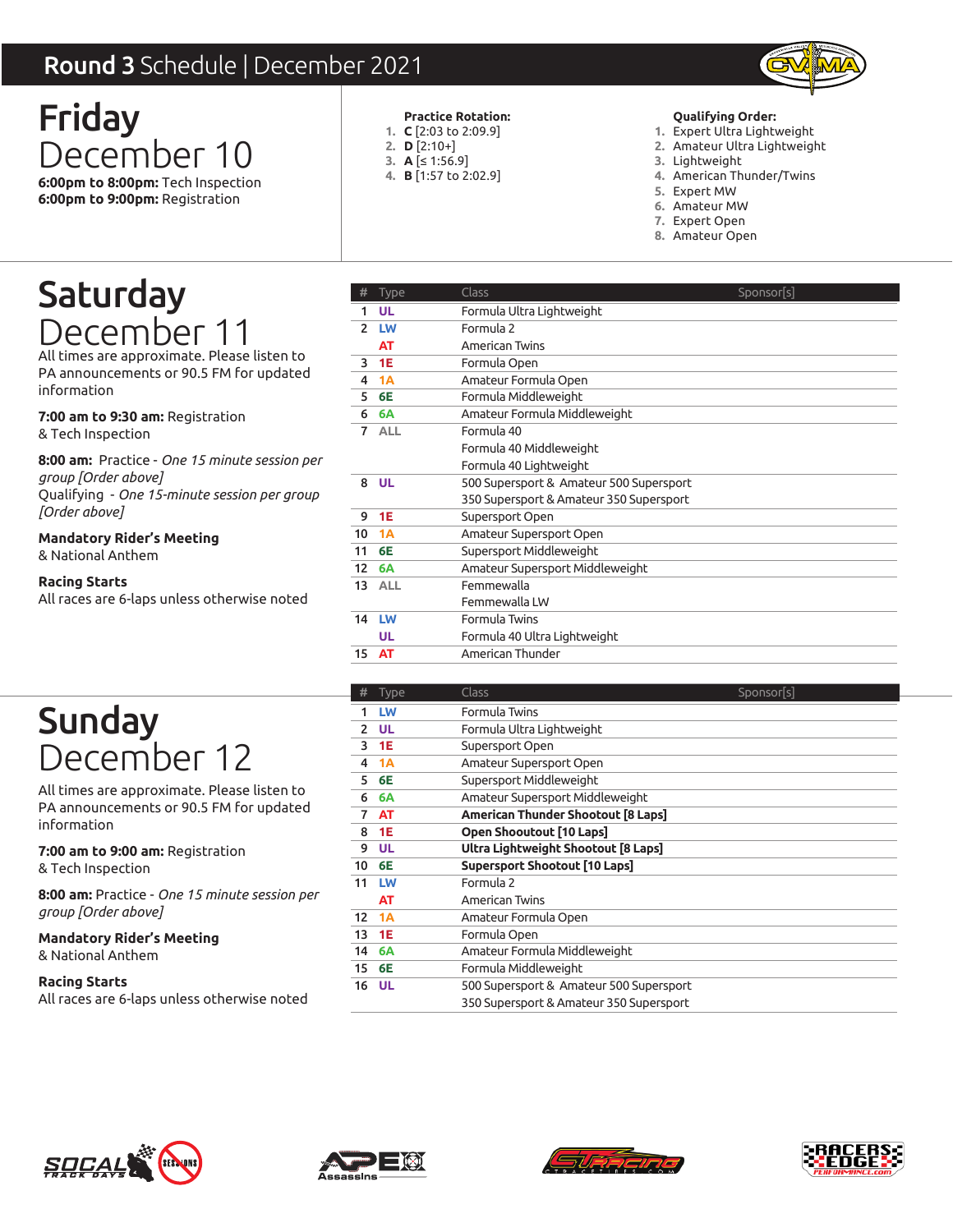### Round 4 Schedule | January 2022



Friday January **6:00pm to 8:00pm:** Tech Inspection **6:00pm to 9:00pm:** Registration

#### **Practice Rotation:**

- **A** [≤ 1:56.9] **1.**
- **B** [1:57 to 2:02.9] **2.**
- **C** [2:03 to 2:09.9] **3.**
- **D** [2:10+] **4.**

#### **Qualifying Order:**

- Expert Open **1.**
- Amateur Open **2.**
- Expert MW **3.**
- Amateur MW **4.**
- Expert Ultra Lightweight **5.**
- Amateur Ultra Lightweight **6.**
- 7. Lightweight
- American Thunder/Twins **8.**

### Saturday January

All times are approximate. Please listen to PA announcements or 90.5 FM for updated information

**7:00 am to 9:30 am:** Registration & Tech Inspection

**8:00 am:** Practice - *One 15 minute session per group [Order above]* Qualifying - *One 15-minute session per group [Order above]*

**Mandatory Rider's Meeting** & National Anthem

**Racing Starts**

All races are 6-laps unless otherwise noted

| <b>nd 4</b> Schedule   January 2022                  |                       |                                                                                          |
|------------------------------------------------------|-----------------------|------------------------------------------------------------------------------------------|
| day                                                  |                       | Qualifying Order:<br><b>Practice Rotation:</b>                                           |
|                                                      | 1. $A$ $\leq$ 1:56.9] | 1. Expert Open                                                                           |
| NUALY                                                |                       | 2. <b>B</b> [1:57 to 2:02.9]<br>2. Amateur Open<br>3. C [2:03 to 2:09.9]<br>3. Expert MW |
| to 8:00pm: Tech Inspection                           | 4. $D$ [2:10+]        | 4. Amateur MW                                                                            |
| to 9:00pm: Registration                              |                       | 5. Expert Ultra Lightweight                                                              |
|                                                      |                       | 6. Amateur Ultra Lightweight<br>7. Lightweight                                           |
|                                                      |                       | 8. American Thunder/Twins                                                                |
|                                                      |                       |                                                                                          |
| :urday                                               | Type                  | Class<br>Sponsor[s]                                                                      |
|                                                      | <b>1E</b><br>1A       | Formula Open                                                                             |
| IUALV                                                | <b>UL</b>             | Amateur Formula Open<br>Formula Ultra Lightweight                                        |
| s are approximate. Please listen to                  | 6E                    | Formula Middleweight                                                                     |
| ouncements or 90.5 FM for updated                    | 6A                    | Amateur Formula Middleweight                                                             |
| tion                                                 | LW                    | Formula Twins                                                                            |
| to 9:30 am: Registration                             | <b>UL</b>             | Formula 40 Ultra Lightweight                                                             |
| nspection                                            | AT                    | American Thunder                                                                         |
|                                                      | <b>ALL</b>            | Femmewalla                                                                               |
| : Practice - One 15 minute session per               |                       | Femmewalla LW                                                                            |
| Order above]<br>ng - One 15-minute session per group | <b>ALL</b>            | Formula 40                                                                               |
| 1bove]                                               |                       | Formula 40 Middleweight                                                                  |
|                                                      |                       | Formula 40 Lightweight                                                                   |
| ory Rider's Meeting:                                 | 6E                    | Supersport Middleweight                                                                  |
| nal Anthem                                           | 6A<br>LW              | Amateur Supersport Middleweight<br>Formula 2                                             |
| Starts                                               | AT                    | American Twins                                                                           |
| s are 6-laps unless otherwise noted                  | <b>1E</b>             | Supersport Open                                                                          |
|                                                      | 1A                    | Amateur Supersport Open                                                                  |
|                                                      | <b>UL</b>             | 500 Supersport & Amateur 500 Supersport                                                  |
|                                                      |                       | 350 Supersport & Amateur 350 Supersport                                                  |
|                                                      | Type                  | Class<br>Sponsor[s]                                                                      |
|                                                      | <b>UL</b>             | Formula Ultra Lightweight                                                                |
| nday                                                 | 6E                    | Supersport Middleweight                                                                  |
|                                                      | 6A                    | Amateur Supersport Middleweight                                                          |
| IUALY                                                | 1E                    | Supersport Open                                                                          |
| s are approximate. Please listen to                  | <b>1A</b>             | Amateur Supersport Open                                                                  |
| ouncements or 90.5 FM for updated                    | LW                    | Formula Twins                                                                            |
| tion                                                 | <b>UL</b><br>6E       | Ultra Lightweight Shootout [8 Laps]<br><b>Supersport Shootout [10 Laps]</b>              |
|                                                      | <b>1E</b>             | Open Shooutout [10 Laps]                                                                 |
| to 9:00 am: Registration                             | AT                    | American Thunder Shootout [8 Laps]                                                       |
| nspection                                            | <b>UL</b>             | 500 Supersport & Amateur 500 Supersport                                                  |
| : Practice - One 15 minute session per               |                       | 350 Supersport & Amateur 350 Supersport                                                  |
| Order above]                                         | 6A                    | Amateur Formula Middleweight                                                             |
| ory Rider's Meeting:                                 | 6E                    | Formula Middleweight                                                                     |
| nal Anthem                                           | 1A                    | Amateur Formula Open                                                                     |
|                                                      | 1E                    | Formula Open                                                                             |
| Starts                                               | LW                    | Formula 2                                                                                |
| s are 6-laps unless otherwise noted                  | AT                    | American Twins                                                                           |

## Sunday January

All times are approximate. Please listen to PA announcements or 90.5 FM for updated information

**7:00 am to 9:00 am:** Registration & Tech Inspection

**8:00 am:** Practice - *One 15 minute session per group [Order above]*

**Mandatory Rider's Meeting** & National Anthem

| Type | Class                                   | Sponsor[s] |
|------|-----------------------------------------|------------|
| UL   | Formula Ultra Lightweight               |            |
| 6Е   | Supersport Middleweight                 |            |
| 6A   | Amateur Supersport Middleweight         |            |
| 1E   | Supersport Open                         |            |
| 1A   | Amateur Supersport Open                 |            |
| LW   | Formula Twins                           |            |
| UL   | Ultra Lightweight Shootout [8 Laps]     |            |
| 6E   | Supersport Shootout [10 Laps]           |            |
| 1E   | Open Shooutout [10 Laps]                |            |
| AT   | American Thunder Shootout [8 Laps]      |            |
| UL   | 500 Supersport & Amateur 500 Supersport |            |
|      | 350 Supersport & Amateur 350 Supersport |            |
| 6A   | Amateur Formula Middleweight            |            |
| 6Е   | Formula Middleweight                    |            |
| 1A   | Amateur Formula Open                    |            |
| 1E   | Formula Open                            |            |
| LW   | Formula 2                               |            |
| AT   | American Twins                          |            |
|      |                                         |            |







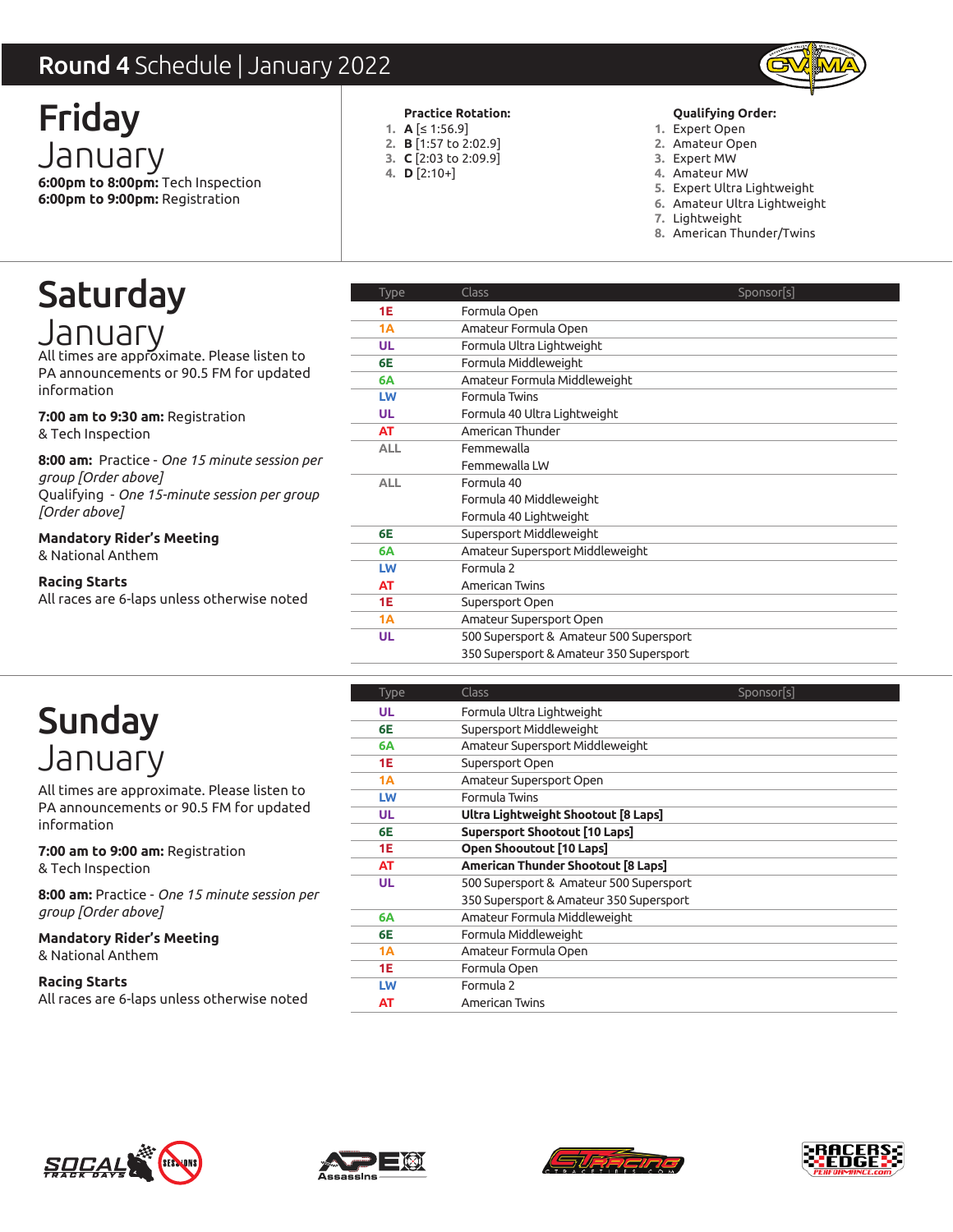### Round 5 Schedule | February 2022



Friday February **6:00pm to 8:00pm:** Tech Inspection **6:00pm to 9:00pm:** Registration

#### **Practice Rotation:**

- **B** [1:57 to 2:02.9] **1. C** [2:03 to 2:09.9] **2.**
- **D** [2:10+] **3.**
- **A** [≤ 1:56.9] **4.**

#### **Qualifying Order:**

- Expert MW **1.**
- Amateur MW **2.**
- 3. Lightweight
- 4. American Thunder/Twins
- Expert Ultra Lightweight **5.**
- Amateur Ultra Lightweight **6.**
- Expert Open **7.**
- Amateur Open **8.**

## Saturday February

All times are approximate. Please listen to PA announcements or 90.5 FM for updated information

**7:00 am to 9:30 am:** Registration & Tech Inspection

**8:00 am:** Practice - *One 15 minute session per group [Order above]* Qualifying - *One 15-minute session per group [Order above]*

**Mandatory Rider's Meeting** & National Anthem

#### **Racing Starts**

All races are 6-laps unless otherwise noted

| <b>nd 5</b> Schedule   February 2022                        |                    |                                                                                        |
|-------------------------------------------------------------|--------------------|----------------------------------------------------------------------------------------|
| day                                                         |                    | <b>Practice Rotation:</b><br><b>Qualifying Order:</b>                                  |
|                                                             |                    | 1. <b>B</b> [1:57 to 2:02.9]<br>1. Expert MW<br>2. C [2:03 to 2:09.9]<br>2. Amateur MW |
| oruary                                                      | 3. $D$ [2:10+]     | 3. Lightweight                                                                         |
| to 8:00pm: Tech Inspection                                  | 4. $A \leq 1:56.9$ | 4. American Thunder/Twins                                                              |
| to 9:00pm: Registration                                     |                    | 5. Expert Ultra Lightweight<br>6. Amateur Ultra Lightweight                            |
|                                                             |                    | 7. Expert Open                                                                         |
|                                                             |                    | 8. Amateur Open                                                                        |
|                                                             | Type               | <b>Class</b><br>Sponsor s                                                              |
| :urday                                                      | 6E                 | Formula Middleweight                                                                   |
|                                                             | 6A                 | Amateur Formula Middleweight                                                           |
| pruarv                                                      | LW                 | Formula 2                                                                              |
| s are approximate. Please listen to                         | AT                 | American Twins                                                                         |
| ouncements or 90.5 FM for updated                           | <b>UL</b>          | 500 Supersport & Amateur 500 Supersport                                                |
| tion                                                        |                    | 350 Supersport & Amateur 350 Supersport                                                |
| ı <b>to 9:30 am:</b> Registration                           | 1E                 | Formula Open                                                                           |
| nspection                                                   | 1A                 | Amateur Formula Open                                                                   |
| <b>:</b> Practice - One 15 minute session per               | LW                 | Formula Twins                                                                          |
| Order above]                                                | UL.                | Formula 40 Ultra Lightweight                                                           |
| ng - One 15-minute session per group                        | AT<br><b>1E</b>    | American Thunder<br>Supersport Open                                                    |
| 1bove]                                                      | 1A                 | Amateur Supersport Open                                                                |
| ory Rider's Meeting:                                        | 6E                 | Supersport Middleweight                                                                |
| nal Anthem                                                  | 6A                 | Amateur Supersport Middleweight                                                        |
|                                                             | <b>ALL</b>         | Femmewalla                                                                             |
| Starts                                                      |                    | Femmewalla LW                                                                          |
| s are 6-laps unless otherwise noted                         | <b>UL</b>          | Formula Ultra Lightweight                                                              |
|                                                             | <b>ALL</b>         | Formula 40                                                                             |
|                                                             |                    | Formula 40 Middleweight                                                                |
|                                                             |                    | Formula 40 Lightweight                                                                 |
|                                                             | Type               | Class<br>Sponsor[s]                                                                    |
|                                                             | LW                 | Formula 2                                                                              |
| nday                                                        | AT                 | American Twins                                                                         |
|                                                             | 1E                 | Formula Open                                                                           |
| Druary                                                      | <b>1A</b>          | Amateur Formula Open                                                                   |
| s are approximate. Please listen to                         | 6E                 | Formula Middleweight                                                                   |
| ouncements or 90.5 FM for updated                           | 6A                 | Amateur Formula Middleweight                                                           |
| tion                                                        | <b>UL</b>          | 500 Supersport & Amateur 500 Supersport                                                |
|                                                             |                    | 350 Supersport & Amateur 350 Supersport                                                |
| to 9:00 am: Registration                                    | AT<br>1E           | American Thunder Shootout [8 Laps]<br>Open Shooutout [10 Laps]                         |
| nspection                                                   | 6E                 | <b>Supersport Shootout [10 Laps]</b>                                                   |
| : Practice - One 15 minute session per                      | <b>UL</b>          | Ultra Lightweight Shootout [8 Laps]                                                    |
| Order above]                                                | LW                 | Formula Twins                                                                          |
| ory Rider's Meeting:                                        | 1A                 | Amateur Supersport Open                                                                |
|                                                             | 1E                 | Supersport Open                                                                        |
|                                                             | UL                 | Formula Ultra Lightweight                                                              |
|                                                             |                    | Amateur Supersport Middleweight                                                        |
| nal Anthem<br>Starts<br>s are 6-laps unless otherwise noted | 6A                 |                                                                                        |

## Sunday February

All times are approximate. Please listen to PA announcements or 90.5 FM for updated information

**7:00 am to 9:00 am:** Registration & Tech Inspection

**8:00 am:** Practice - *One 15 minute session per group [Order above]*

**Mandatory Rider's Meeting** & National Anthem

| <b>Type</b> | Class                                   | Sponsor[s] |
|-------------|-----------------------------------------|------------|
| LW          | Formula 2                               |            |
| <b>AT</b>   | American Twins                          |            |
| <b>1E</b>   | Formula Open                            |            |
| 1A          | Amateur Formula Open                    |            |
| 6E          | Formula Middleweight                    |            |
| 6A          | Amateur Formula Middleweight            |            |
| UL          | 500 Supersport & Amateur 500 Supersport |            |
|             | 350 Supersport & Amateur 350 Supersport |            |
| AT          | American Thunder Shootout [8 Laps]      |            |
| <b>1E</b>   | Open Shooutout [10 Laps]                |            |
| 6E          | <b>Supersport Shootout [10 Laps]</b>    |            |
| UL          | Ultra Lightweight Shootout [8 Laps]     |            |
| LW          | Formula Twins                           |            |
| 1A          | Amateur Supersport Open                 |            |
| <b>1E</b>   | Supersport Open                         |            |
| UL          | Formula Ultra Lightweight               |            |
| 6A          | Amateur Supersport Middleweight         |            |
| 6E          | Supersport Middleweight                 |            |
|             |                                         |            |







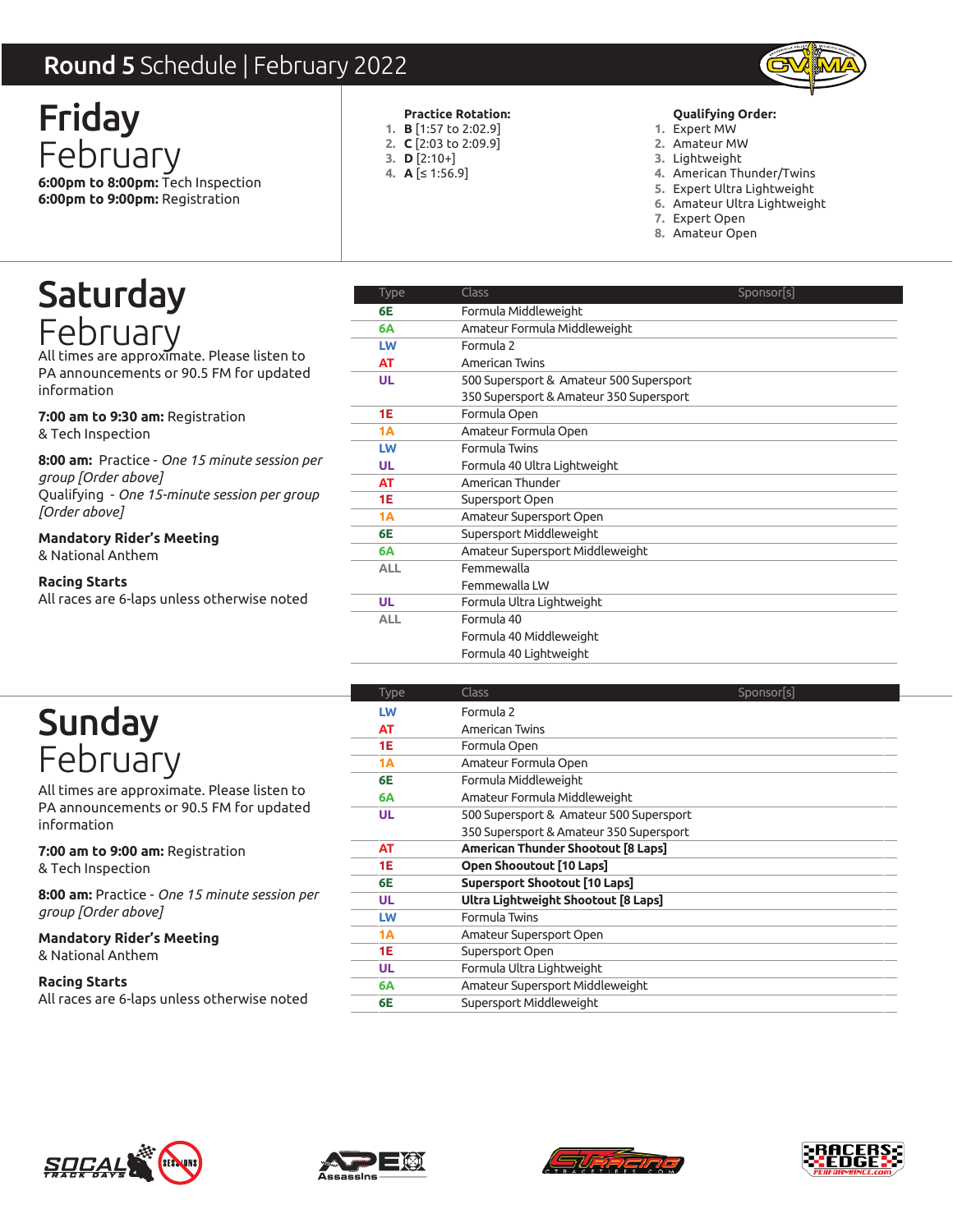### Round 6 Schedule | March 2022



Friday March **6:00pm to 8:00pm:** Tech Inspection **6:00pm to 9:00pm:** Registration

### **Practice Rotation:**

- **C** [2:03 to 2:09.9] **1.**
- **D** [2:10+] **2.**
- **A** [≤ 1:56.9] **3.**
- **B** [1:57 to 2:02.9] **4.**

#### **Qualifying Order:**

- Expert Ultra Lightweight **1.**
- Amateur Ultra Lightweight **2.**
- 3. Lightweight
- American Thunder/Twins **4.**
- 5. Expert MW
- Amateur MW **6.**
- Expert Open **7.**
- Amateur Open **8.**

Saturday March

All times are approximate. Please listen to PA announcements or 90.5 FM for updated information

**7:00 am to 9:30 am:** Registration & Tech Inspection

**8:00 am:** Practice - *One 15 minute session per group [Order above]*

Qualifying - *One 15-minute session per group [Order above]*

**Mandatory Rider's Meeting** & National Anthem

#### **Racing Starts**

All races are 6-laps unless otherwise noted

| $\mathsf{nd}$ 6 Schedule   March 2022                 |                                          |                                                                                                                                                                                                                         |
|-------------------------------------------------------|------------------------------------------|-------------------------------------------------------------------------------------------------------------------------------------------------------------------------------------------------------------------------|
| day                                                   | 2. $D [2:10+]$<br>3. $A [ \leq 1:56.9 ]$ | Qualifying Order:<br><b>Practice Rotation:</b><br>1. $C$ [2:03 to 2:09.9]<br>1. Expert Ultra Lightweight<br>2. Amateur Ultra Lightweight<br>3. Lightweight<br>4. <b>B</b> [1:57 to 2:02.9]<br>4. American Thunder/Twins |
| to 8:00pm: Tech Inspection<br>to 9:00pm: Registration |                                          | 5.Expert MW<br>6. Amateur MW<br>7. Expert Open<br>8. Amateur Open                                                                                                                                                       |
| :urday                                                | <b>Type</b><br>#                         | <b>Class</b><br>Sponsor[s]                                                                                                                                                                                              |
|                                                       | 1 UL<br>2 LW                             | Formula Ultra Lightweight<br>Formula 2                                                                                                                                                                                  |
| rch                                                   | <b>AT</b>                                | American Twins                                                                                                                                                                                                          |
| s are approximate. Please listen to                   | <b>1E</b><br>3                           | Formula Open                                                                                                                                                                                                            |
| ouncements or 90.5 FM for updated                     | 1A<br>4                                  | Amateur Formula Open                                                                                                                                                                                                    |
| tion                                                  | <b>6E</b><br>5                           | Formula Middleweight                                                                                                                                                                                                    |
| to 9:30 am: Registration                              | 6A<br>6                                  | Amateur Formula Middleweight                                                                                                                                                                                            |
| nspection                                             | 7 ALL                                    | Formula 40                                                                                                                                                                                                              |
| : Practice - One 15 minute session per                |                                          | Formula 40 Middleweight<br>Formula 40 Lightweight                                                                                                                                                                       |
| Order above]                                          | 8 UL                                     | 500 Supersport & Amateur 500 Supersport                                                                                                                                                                                 |
| ng - One 15-minute session per group                  |                                          | 350 Supersport & Amateur 350 Supersport                                                                                                                                                                                 |
| 1bove]                                                | 1E<br>9                                  | Supersport Open                                                                                                                                                                                                         |
| ory Rider's Meeting:                                  | 1A<br>10                                 | Amateur Supersport Open                                                                                                                                                                                                 |
| nal Anthem                                            | <b>6E</b><br>11                          | Supersport Middleweight                                                                                                                                                                                                 |
| Starts                                                | $12 \overline{ }$<br>6A<br>13 ALL        | Amateur Supersport Middleweight<br>Femmewalla                                                                                                                                                                           |
| s are 6-laps unless otherwise noted                   |                                          | Femmewalla LW                                                                                                                                                                                                           |
|                                                       | 14 LW                                    | Formula Twins                                                                                                                                                                                                           |
|                                                       | <b>UL</b>                                | Formula 40 Ultra Lightweight                                                                                                                                                                                            |
|                                                       | 15 AT                                    | American Thunder                                                                                                                                                                                                        |
|                                                       | #<br>Type                                | Class<br>Sponsor[s]                                                                                                                                                                                                     |
|                                                       | LW<br>1.                                 | Formula Twins                                                                                                                                                                                                           |
| nday                                                  | $2$ UL                                   | Formula Ultra Lightweight                                                                                                                                                                                               |
| $\Gamma$                                              | <b>1E</b><br>3                           | Supersport Open                                                                                                                                                                                                         |
|                                                       | 1A<br>4                                  | Amateur Supersport Open                                                                                                                                                                                                 |
| s are approximate. Please listen to                   | <b>6E</b><br>5.<br>6A<br>6               | Supersport Middleweight<br>Amateur Supersport Middleweight                                                                                                                                                              |
| ouncements or 90.5 FM for updated                     | <b>AT</b><br>7                           | American Thunder Shootout [8 Laps]                                                                                                                                                                                      |
| tion                                                  | <b>1E</b><br>8                           | Open Shooutout [10 Laps]                                                                                                                                                                                                |
| to 9:00 am: Registration                              | <b>UL</b><br>9                           | Ultra Lightweight Shootout [8 Laps]                                                                                                                                                                                     |
| nspection                                             | 6E<br>10                                 | <b>Supersport Shootout [10 Laps]</b>                                                                                                                                                                                    |
| : Practice - One 15 minute session per                | 11 LW                                    | Formula 2                                                                                                                                                                                                               |
| Order above]                                          | <b>AT</b>                                | American Twins                                                                                                                                                                                                          |
|                                                       | 12 1A<br>13 1E                           | Amateur Formula Open<br>Formula Open                                                                                                                                                                                    |
| ory Rider's Meeting:                                  | 6A<br>14                                 | Amateur Formula Middleweight                                                                                                                                                                                            |
| nal Anthem                                            | 6E<br>15                                 | Formula Middleweight                                                                                                                                                                                                    |
| Starts                                                | <b>UL</b><br>16                          | 500 Supersport & Amateur 500 Supersport                                                                                                                                                                                 |
| s are 6-laps unless otherwise noted                   |                                          | 350 Supersport & Amateur 350 Supersport                                                                                                                                                                                 |



All times are approximate. Please listen to PA announcements or 90.5 FM for updated information

**7:00 am to 9:00 am:** Registration & Tech Inspection

**8:00 am:** Practice - *One 15 minute session per group [Order above]*

**Mandatory Rider's Meeting** & National Anthem

| <b>Type</b> | Class                                   | Sponsor[s] |
|-------------|-----------------------------------------|------------|
| LW          | Formula Twins                           |            |
| <b>UL</b>   | Formula Ultra Lightweight               |            |
| 1E          | Supersport Open                         |            |
| <b>1A</b>   | Amateur Supersport Open                 |            |
| <b>6E</b>   | Supersport Middleweight                 |            |
| <b>6A</b>   | Amateur Supersport Middleweight         |            |
| AT          | American Thunder Shootout [8 Laps]      |            |
| <b>1E</b>   | Open Shooutout [10 Laps]                |            |
| <b>UL</b>   | Ultra Lightweight Shootout [8 Laps]     |            |
| 6E          | Supersport Shootout [10 Laps]           |            |
| LW          | Formula 2                               |            |
| AT          | American Twins                          |            |
| 1A          | Amateur Formula Open                    |            |
| 1E          | Formula Open                            |            |
| <b>6A</b>   | Amateur Formula Middleweight            |            |
| 6E          | Formula Middleweight                    |            |
| UL          | 500 Supersport & Amateur 500 Supersport |            |
|             | 350 Supersport & Amateur 350 Supersport |            |
|             |                                         |            |